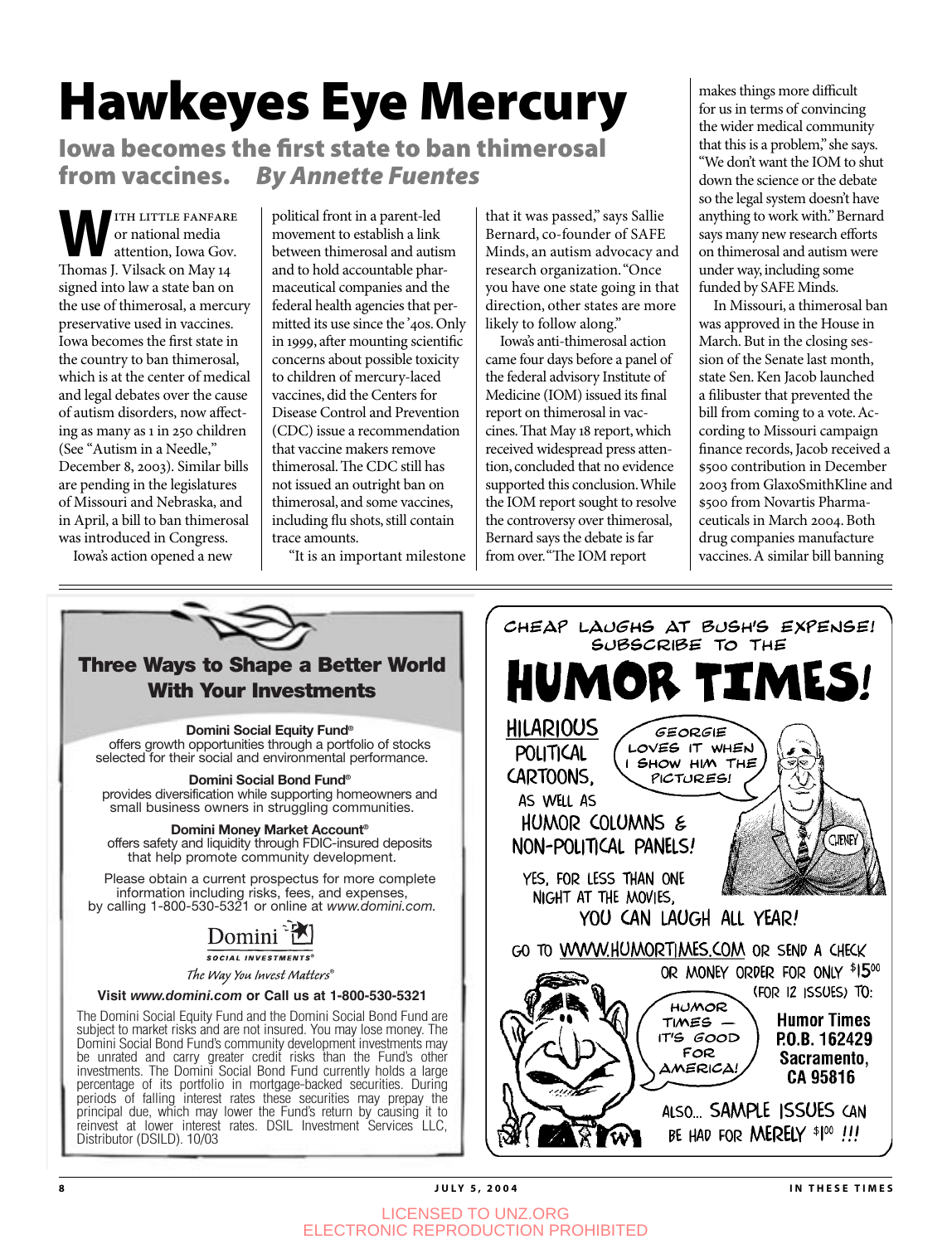

use of mercury preservatives in vaccines was introduced in the Nebraska legislature in January 2004.

Iowa state Sen. Ken Veenstra, author of the thimerosal ban, says he saw no direct pressure from the pharmaceutical companies, but their influence was nonetheless felt in the wrangling over the thimerosal ban. "They have influence over the medical profession in general, and they have consistently sent the message, 'This stuff is OK, don't worry about it,' " Veenstra says. "As a result, the people we rely on—the medical practitioners—believe the message and it's hard to combat that

notion. We had to overcome that obstacle." Parent activists with Biological Education for Autism Treatment in Iowa, or BEAT-Iowa, worked with Veenstra to shape the legislation. Dana Halverson, a BEAT-Iowa founder, is the parent of a 5-year-old girl who is autistic and has a range of intestinal and autoimmune disorders that Halverson believes were triggered by thimerosal in her vaccines. "The biggest problems are we've had to go through so much financial and emotional stress—the financial stress creates so much emotional stress," Halverson says. Last year, she and her husband incurred \$40,000 in medical expenses for their daughter, with only \$10,000

Establishing the thimerosal-autism link is the ultimate

DAVID MCNEW / GETTY IMAGES

goal of advocates because it also would affix liability for the financial and emotional burdens suffered by thousands like the Halversons. But Iowa's ban won't immediately change the legal playing field for those seeking compensation for their autistic children, according to Houston trial lawyer Andrew Waters. "As far as impact on litigation, it will be relatively minimal for the time being," Waters says. "It would have more effect on a case in Iowa." Waters filed the country's first thimerosal lawsuit against Eli Lilly, inventor of thimerosal, and other drug companies on behalf of an autistic boy and his parents. He now represents the Halversons and many other parents. "As things stand, thimerosal hasn't been banned by the federal government although there is evidence that some people think it's dangerous enough to ban," he says.

Meanwhile, on April 5, Reps. Dave Weldon (R-Fla.) and Carolyn Maloney (D-N.Y.) introduced a bill, shaped by SAFE minds advocates, that would eliminate thimerosal from vaccines. Bernard said activists are focusing on building support in the House to make sure the bill doesn't languish in committee. "We're optimistic," she says, "but a lot depends on how the issue is seen in the next couple months.  $\Box$ 

### **APPALL-O-METER**

#### 3.8 Natural Selection

When future generations study the short but eventful presidency of George W. Bush, they may well marvel that he left no pooch unscrewed. It may puzzle them to think that neoconservative think-tank sinecurists were considered wise and able. They certainly will be interested to know why our colonial administration turned out to be such a terrible botch.

The Washington Post has discovered a clue. For months, operations of the Coalition Provisional Authority

in Baghdad were entrusted to a skeleton crew of bright young apple-polishers, most of whom had little training and no experience. Many bugged out after their minimum 90 days, and few left a

favorable impression on the military officers. They tended to be ideological and always seemed to regard the occupation as "a political event," complained one Army colonel. "I wanted to pull their heads off," disclosed an NCO.

How did this "brat pack," as they were known, end up at the levers of power? Hell if they knew. Many received e-mails asking them to work for the CPA. One young star, the daughter of neocon kingpin Michael Ledeen, was hired without an interview or background check. She and her fellow brat-packers soon learned what they had in common: They all posted their resumes on the Web site of the Heritage Foundation.

#### 2.2 The RNC's Phone Wallahs

How clueless are the penny pinchers of the Republican National Committee? Clueless enough to hire some 125 telephone solicitors to shake down the party faithful—from call centers in India. The Hindustan Times reports that for 14 months employees of HCL BPO Services were calling American households from New Delhi to conduct issue surveys and raise money.

The company is a subsidiary of another company in turn subcontracted by a contractor of the RNC. HCL BPO would not, as



a matter of policy, confirm the story, but the Times' sources avow that the fund-raisers worked at a billing rate of \$9.25 an hour. The paper estimates they raised at least \$10 million for the GOP before the relationship was

severed last July.

An RNC spokesman characterized the story as an "urban legend" and expressed shock and hurt that the president's enemies would propagate it.

#### 4.8 Enlightenment at a Glance

Here's some good news: Only 49 percent of American men in an ABC poll were cool with the practice of threatening to shoot detainees in Iraq and Afghanistan as a method of obtaining information. Wow, that means 51 percent were against or not too sure! Only 33 percent of men thought kicking and punching was OK, and a mere one in four or five were down with electric shocks, sexual humiliation and threatening relatives.

**—Dave Mulcahey**

covered by insurance.